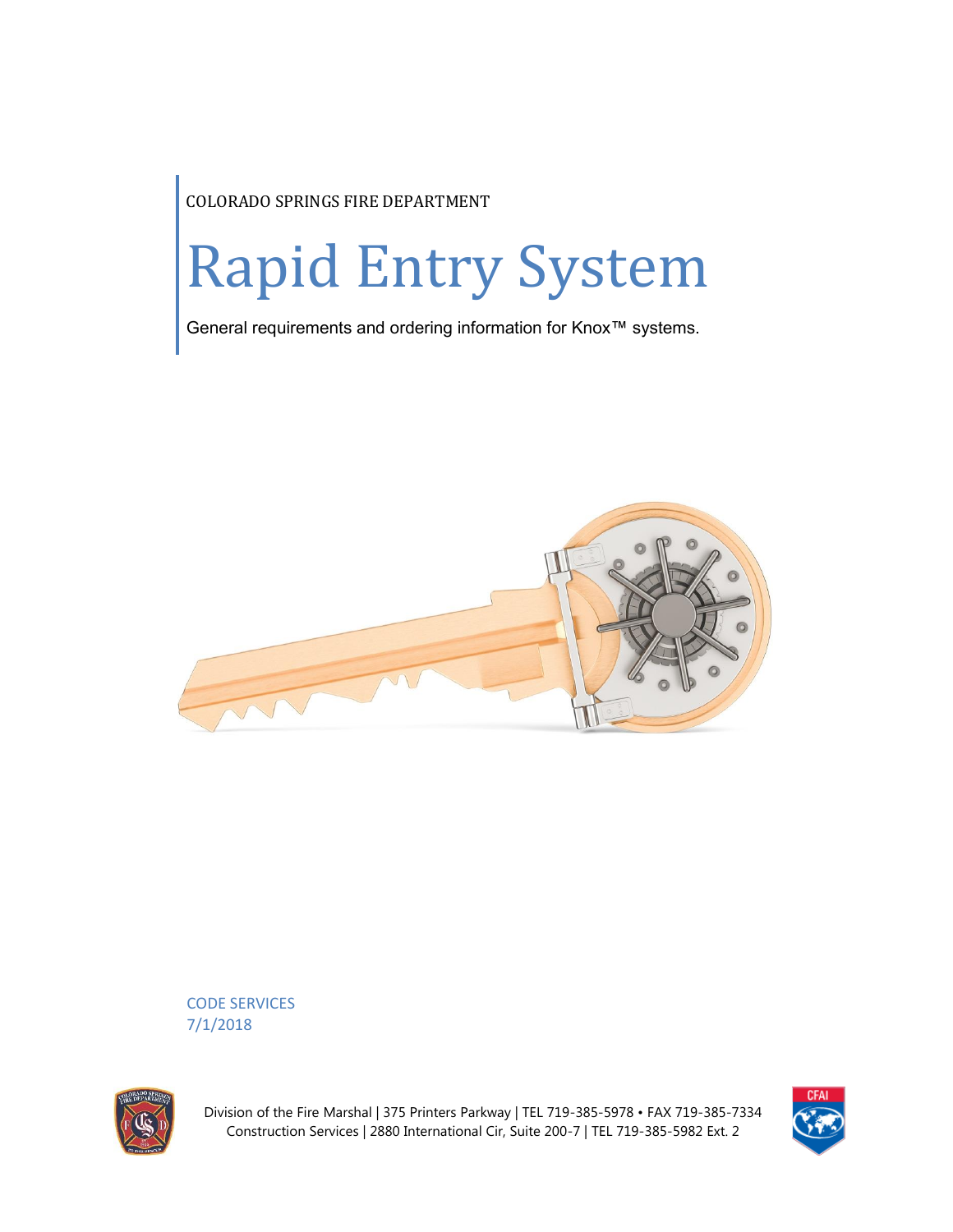# **TABLE OF CONTENTS**

| <b>PURPOSE</b>     |  |
|--------------------|--|
| <b>SCOPE</b>       |  |
| <b>DEFINITIONS</b> |  |
| <b>GUIDELINES</b>  |  |
|                    |  |
|                    |  |
|                    |  |
|                    |  |
|                    |  |
|                    |  |
|                    |  |
| E. PADLOCKS        |  |
|                    |  |
|                    |  |
| A. DECALS.         |  |
|                    |  |
|                    |  |
|                    |  |
|                    |  |
|                    |  |
|                    |  |
|                    |  |
|                    |  |
|                    |  |
|                    |  |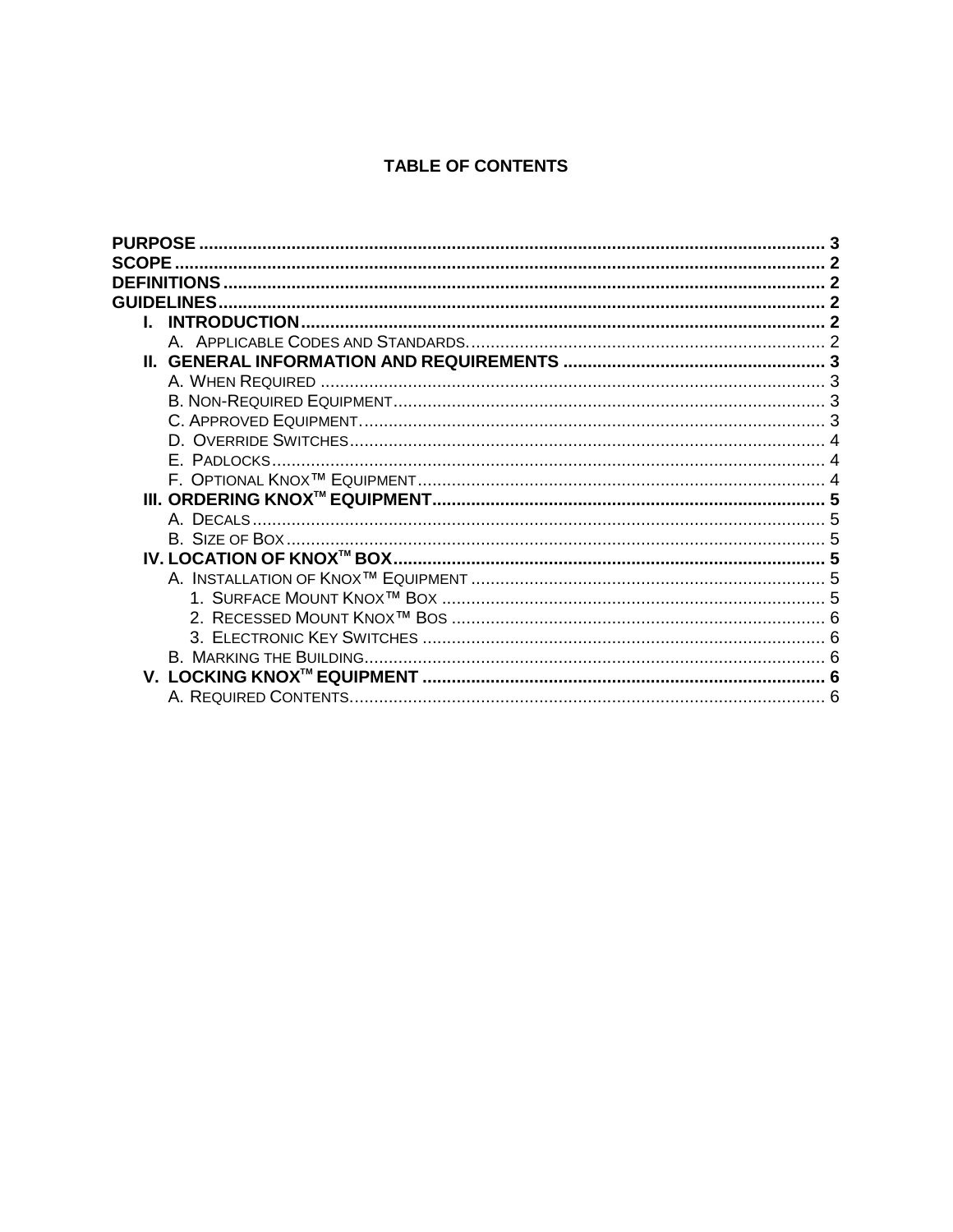# **PURPOSE**

This guidance document has been developed in an effort to provide the highest level of service to the customers of the Colorado Springs Fire Department. Rapid entry systems, aka Knox™ Box, allow quick entry into a facility, with minimal damage to the facility.

### **SCOPE**

This document outlines the requirements set forth in the adopted International Fire Code, local amendments, and department policies as they relate to the installation Knox™ systems. This document is not intended to provide an all-inclusive listing of submittal and inspection requirements, as it would be virtually impossible to cover all situations.

### **DEFINITIONS**

| <b>CSFD</b> | <b>Colorado Springs Fire Department</b> |
|-------------|-----------------------------------------|
| IFC.        | International Fire Code                 |

### **GUIDELINES**

### **I. INTRODUCTION**

### **A. APPLICABLE CODES AND STANDARDS.**

1. 2015 International Fire Code and local Amendments.

# **II. GENERAL INFORMATION AND REQUIREMENTS**

- **A. WHEN REQUIRED.** Approved rapid entry equipment shall be installed in an accessible area for any of the following situations:
	- 1. Any building equipped with a monitored fire protection (suppression and/or detection) system.
	- 2. When access to or within a structure or area is unduly difficult because of secured openings.
	- 3. Where immediate access is necessary for life-saving or firefighting (i.e., locked apartment buildings).
- **B. NON-REQUIRED EQUIPMENT.** Occasionally orders are received for non-required Knox™ equipment. CSFD will not place orders for non-required equipment without justification from the customer and approval by the Fire Code Official.
- **C. APPROVED EQUIPMENT.** Key lock boxes and similar products manufactured by the Knox™ Company are the only type approved by CSFD. All Knox™ products shall be ordered directly through the Division of the Fire Marshal. The only products authorized by CSFD include:
	- 1. Surface mounted Knox™ Box hinged (3200 or 4400 series)
	- 2. Recessed Knox™ Box hinged (3200 or 4400 series)
	- 3. Padlock for manual gates (model #3770)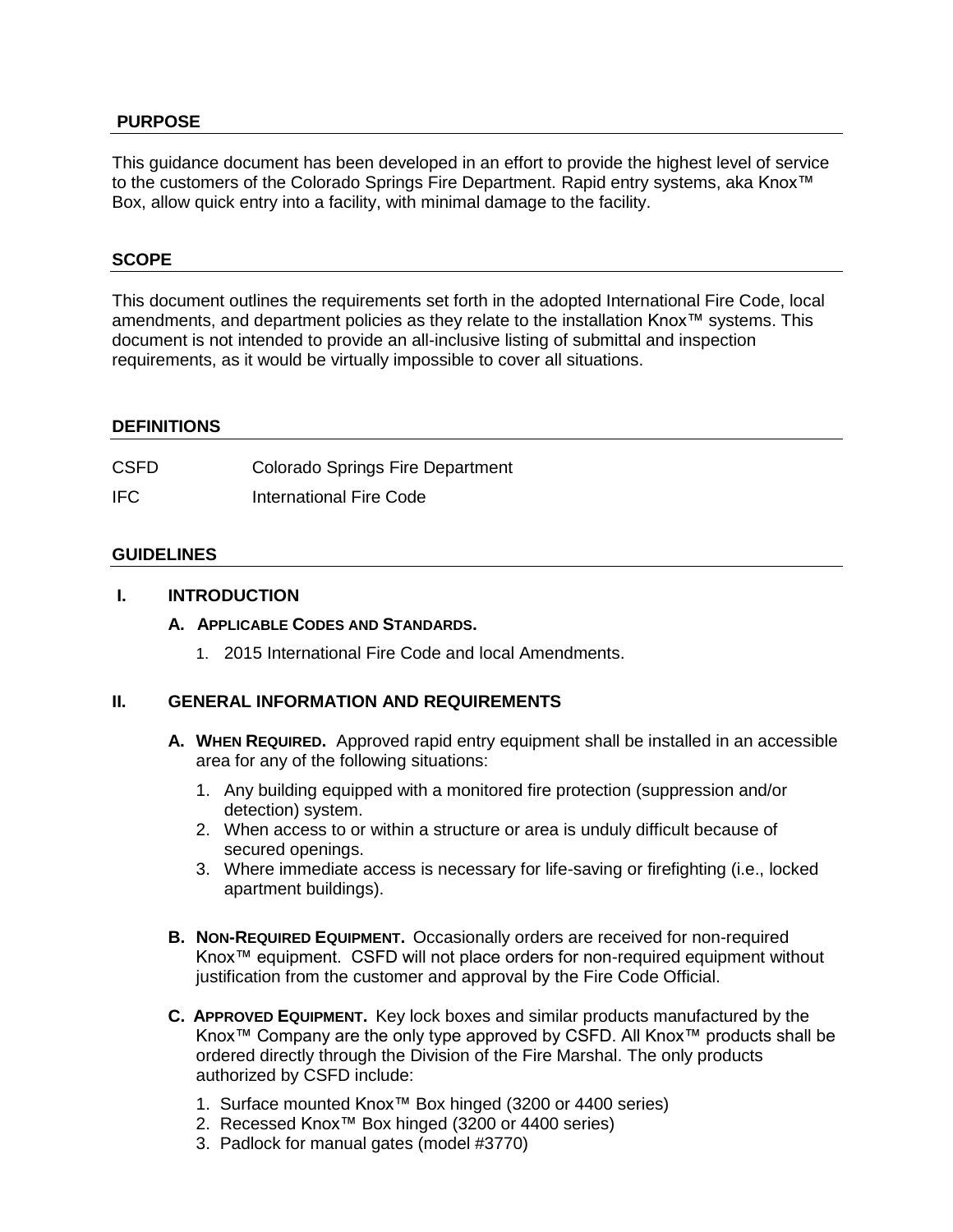- 4. Key Switches for electronic gates (model #3501 & #3502)
- **D. OVERRIDE SWITCHES.** A Knox™ Key Switch is required on all electronic gates within the city limits which restrict access to a site and/or restrict access to a fire apparatus access road. It is the only Knox™ equipment allowed on electronic gates. They operate similar to any other type of electronic switch. This device allows CSFD to keep the gate in the open position for other responding emergency vehicles accessing the site, and thus reducing response times.
- **E. Padlocks.** In many situations, it is critical to restrict access across a driveway or roadway; however, these areas must also remain accessible to CSFD in case of an emergency. A Knox™ Padlock is required where a chain or manual gate is being utilized in this manner.
	- 1. Shackle size please verify the shackle size and that the links on the chain are large enough to allow the padlock shackle to pass through.
	- 2. Utilizing two padlocks A standard lock and one manufactured by the Knox™ Company can be hooked together as indicated on the diagram below. This will allow access for both the owner and the Fire Department personnel.

# **Approved Padlock Installation**

### **F. OPTIONAL KNOX™ EQUIPMENT.**

**Knox Cabinet.** Facilities such as independent senior living or assisted living facilities may have a need or desire to store multiple keys or facility documents in the Knox Box. For these situations, Knox™ Company makes a Knox™ cabinet. This is a dual-lock cabinet in which CSFD and the facility management both have access to the box through independent locking assemblies. The dual-lock design allows businesses to update keys or documents as needed without fire department assistance.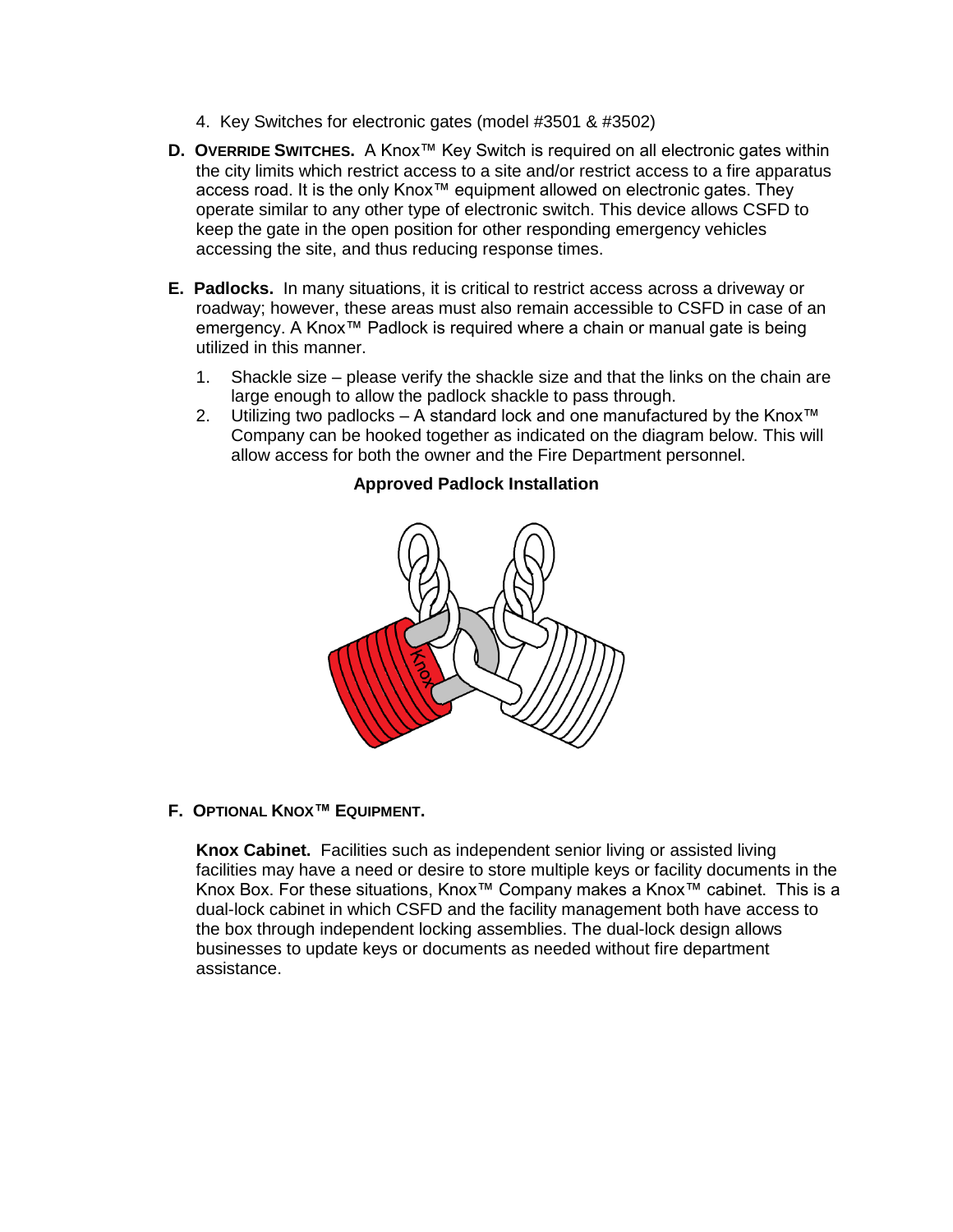

# **III. ORDERING KNOX™ EQUIPMENT.**

Again, all Knox™ products shall be ordered directly through the Division of the Fire Marshal. Payment shall accompany the order form.

Equipment is delivered directly to the indicated delivery address. Upon receipt, the ordering party is responsible for mounting the equipment according to the mounting instructions provided by Knox™ and the installation guidelines contained in this document.

Equipment needed for a construction project shall be ordered through Construction Services, 719-385-7352 or fireconstructionservices@springsgov.com.

Equipment for an existing business shall be ordered through the Division of the Fire Marshal, 719-385-5978

- **A. DECALS**. Additional decals shall be ordered as needed for additional exterior doors. One complimentary decal is provided with your order.
- **B.** SIZE OF BOX. Be sure you order a box that will accommodate all the keys necessary for your building. See Section Five of this document for the required contents.

# **IV. LOCATION OF KNOX™ BOX.**

**A. INSTALLATION OF THE KNOX™ EQUIPMENT.** All Knox™ equipment shall be mounted at a location approved by CSFD (normally adjacent to the main entrance) such that is it clearly visible and unobstructed, in accordance with the manufacturer's instructions. To discourage vandalism, all models shall be installed between eight (8) and twelve (12) feet above grade, with the exception of padlocks and electronic key switches.

# **1. Surface Mount Knox™ Box.**

- a. Always mount your Knox™ Box to a secure, solid wall, beam or post.
- b. Mount the Knox™ Box with the green mounting pointers pointed up so the small moisture drain hole is on the bottom. Remove green markers after installation.
- c. Use at least four (4) Grade 5 or Grade 8 fasteners (carriage bolts, etc.) of 3/8" diameter. Boxes may also be welded into place. Mounting to solid beams or steel supports is best. Mounting face down from ceiling or overhang will not be allowed as this may cause contents to jam the lock.
- d. For proper weatherproofing, apply silicone caulk to the back of the box across the top and down each side. Leave the bottom open for drainage.